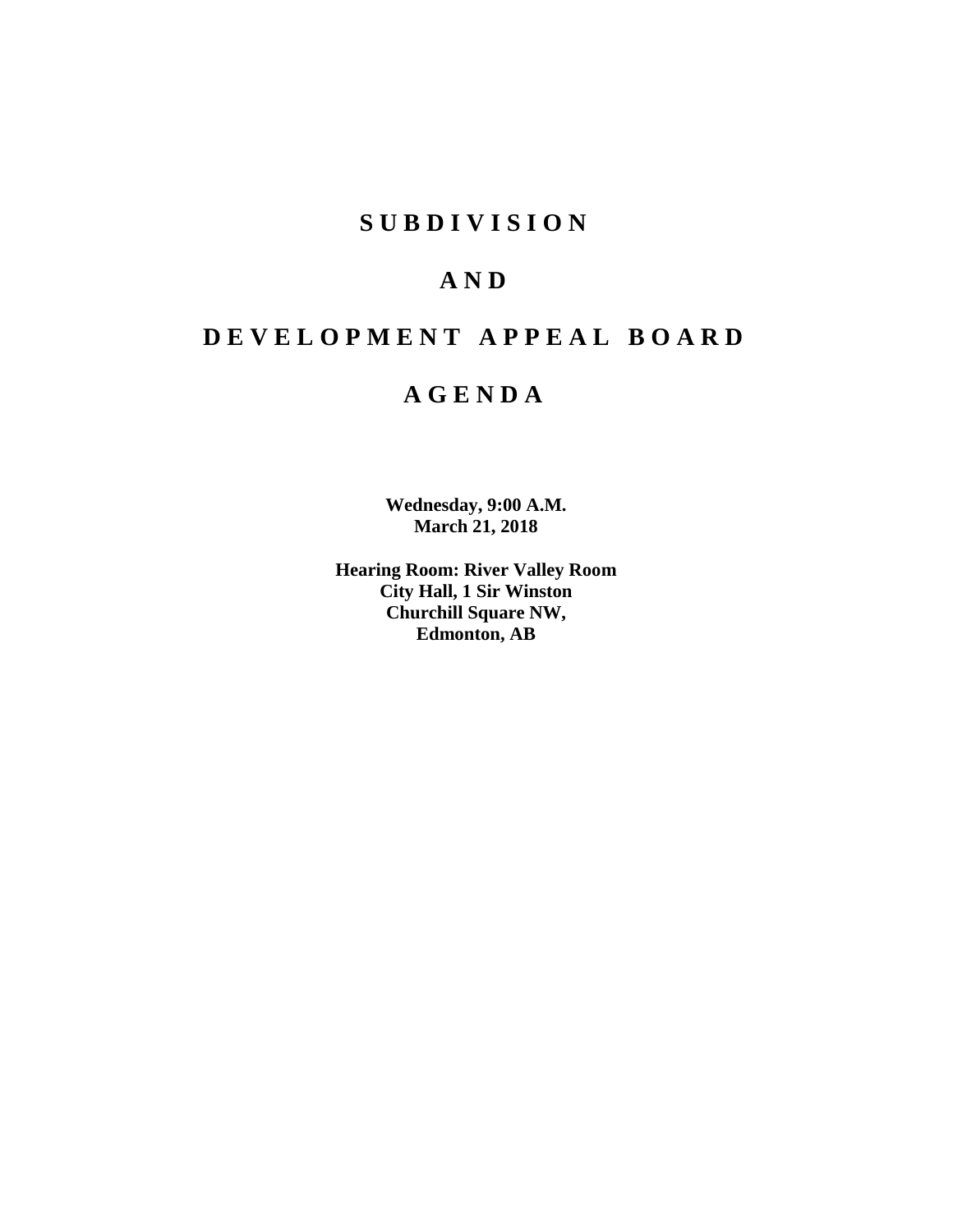## **SUBDIVISION AND DEVELOPMENT APPEAL BOARD HEARING ROOM: River Valley Room – City Hall**

|   | 9:00 A.M.    | $SDAB-D-18-042$ | Install (1) Minor Digital On-premises<br>Freestanding Sign (Ellwood Medical Centre).<br>$620 - 91$ Street SW<br>Project No.: 270048602-001 |
|---|--------------|-----------------|--------------------------------------------------------------------------------------------------------------------------------------------|
|   |              |                 |                                                                                                                                            |
| H | $11:00$ A.M. | $SDAB-D-18-043$ | Operate a Major Home Based Business<br>(Inventing / Creating metal works - Area 51)<br>Metalworks)                                         |
|   |              |                 | 11508 - 140 Street NW<br>Project No.: 267427900-001                                                                                        |
|   | NOTF:        |                 | Unless otherwise stated, all references to "section numbers" refer to<br>the authority under the Edmonton Zoning Bylaw 12800.              |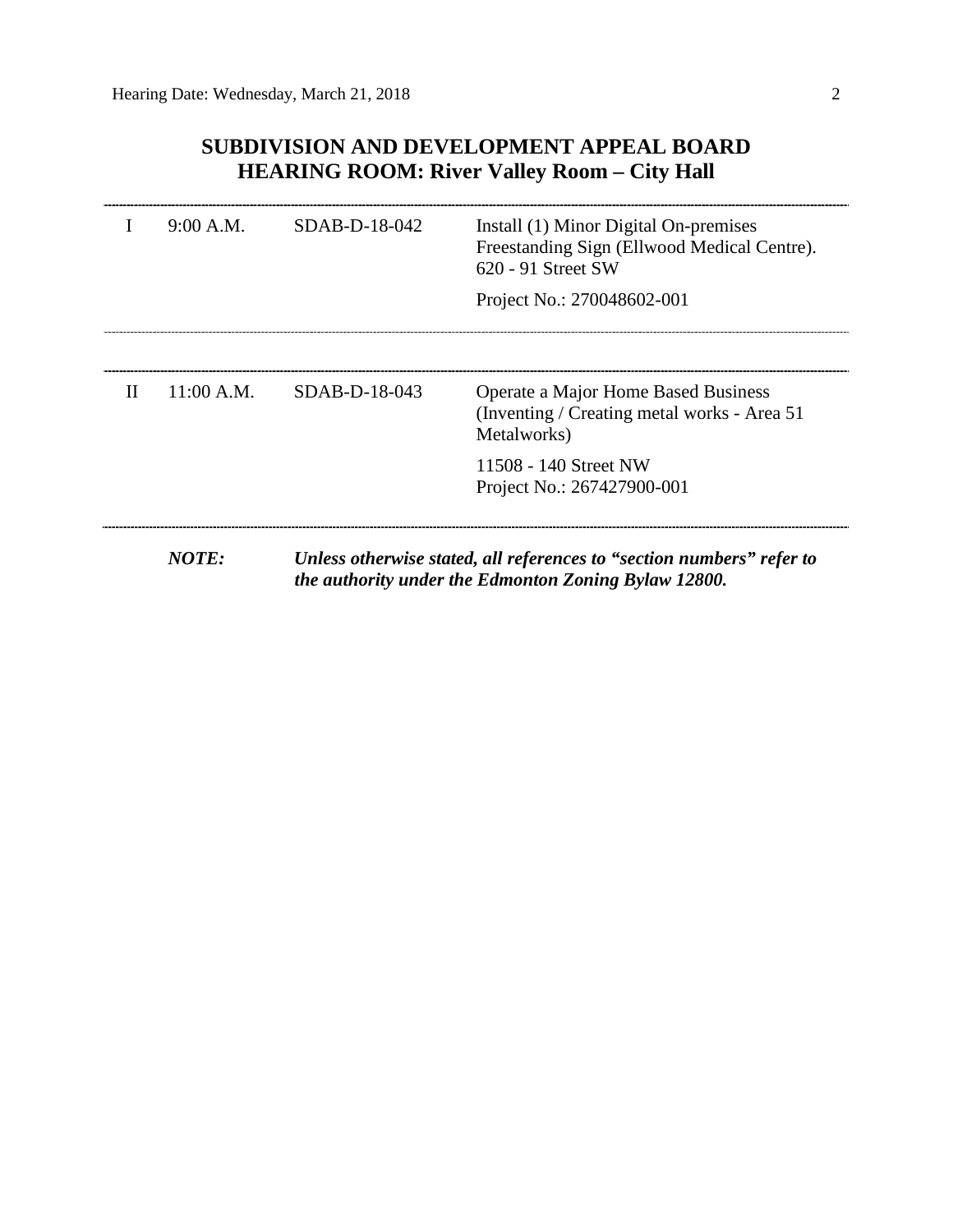| ITEM I: 9:00 A.M. |                                                        | FILE: SDAB-D-18-042                                                                     |
|-------------------|--------------------------------------------------------|-----------------------------------------------------------------------------------------|
|                   | AN APPEAL FROM THE DECISION OF THE DEVELOPMENT OFFICER |                                                                                         |
|                   | <b>APPELLANT:</b>                                      |                                                                                         |
|                   | <b>APPLICATION NO.:</b>                                | 270048602-001                                                                           |
|                   | <b>APPLICATION TO:</b>                                 | Install (1) Minor Digital On-premises<br>Freestanding Sign (Ellwood Medical<br>Centre). |
|                   | <b>DECISION OF THE</b><br>DEVELOPMENT AUTHORITY:       | Refused                                                                                 |
|                   | <b>DECISION DATE:</b>                                  | February 14, 2018                                                                       |
|                   | <b>DATE OF APPEAL:</b>                                 | February 27, 2018                                                                       |
|                   | MUNICIPAL DESCRIPTION<br>OF SUBJECT PROPERTY:          | 620 - 91 Street SW                                                                      |
|                   | <b>LEGAL DESCRIPTION:</b>                              | Plan 1125270 Blk 1 Lot 13                                                               |
|                   | ZONE:                                                  | (EIB) Ellerslie Industrial Business Zone                                                |
|                   | <b>OVERLAY:</b>                                        | Ellerslie Industrial Special Area                                                       |
|                   | <b>STATUTORY PLAN:</b>                                 | Ellerslie Area Structure Plan                                                           |
|                   |                                                        |                                                                                         |

## *Grounds for Appeal*

The Appellant provided the following reasons for appealing the decision of the Development Authority:

> Signage has been refused due to "adverse impact on built environment" The illumination of the signage does not need to exceed the surrounding street lights and other misc signage. The display will operate as a static display and can be adjusted to be dimmer at night. If the city of Edmonton wishes, the signage can turned off during certain house of the evening.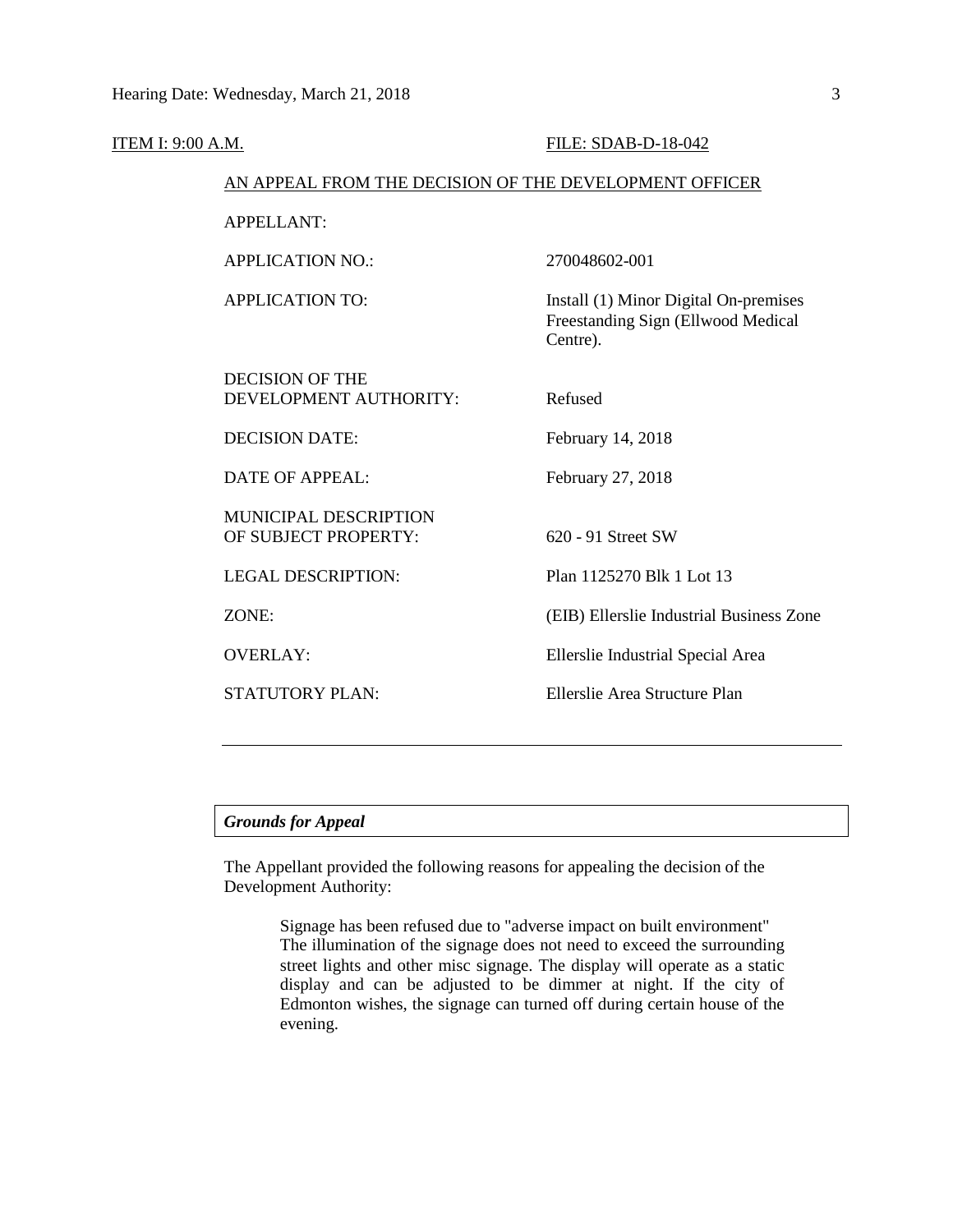#### *General Matters*

#### **Appeal Information:**

The *Municipal Government Act*, RSA 2000, c M-26 states the following:

#### **Grounds for Appeal**

**685(1)** If a development authority

- (a) fails or refuses to issue a development permit to a person,
- (b) issues a development permit subject to conditions, or
- (c) issues an order under section 645,

the person applying for the permit or affected by the order under section 645 may appeal to the subdivision and development appeal board.

#### **Appeals**

**686(1)** A development appeal to a subdivision and development appeal board is commenced by filing a notice of the appeal, containing reasons, with the board,

- (a) in the case of an appeal made by a person referred to in section 685(1)
	- (i) with respect to an application for a development permit,
		- (A) within 21 days after the date on which the decision is made under section 642, […]

#### **Hearing and Decision**

**687(3)** In determining an appeal, the subdivision and development appeal board

…

- (a.1) must comply with the land use policies;
- (a.2) subject to section 638, must comply with any applicable statutory plans;
- (a.3) subject to clause (d), must comply with any land use bylaw in effect;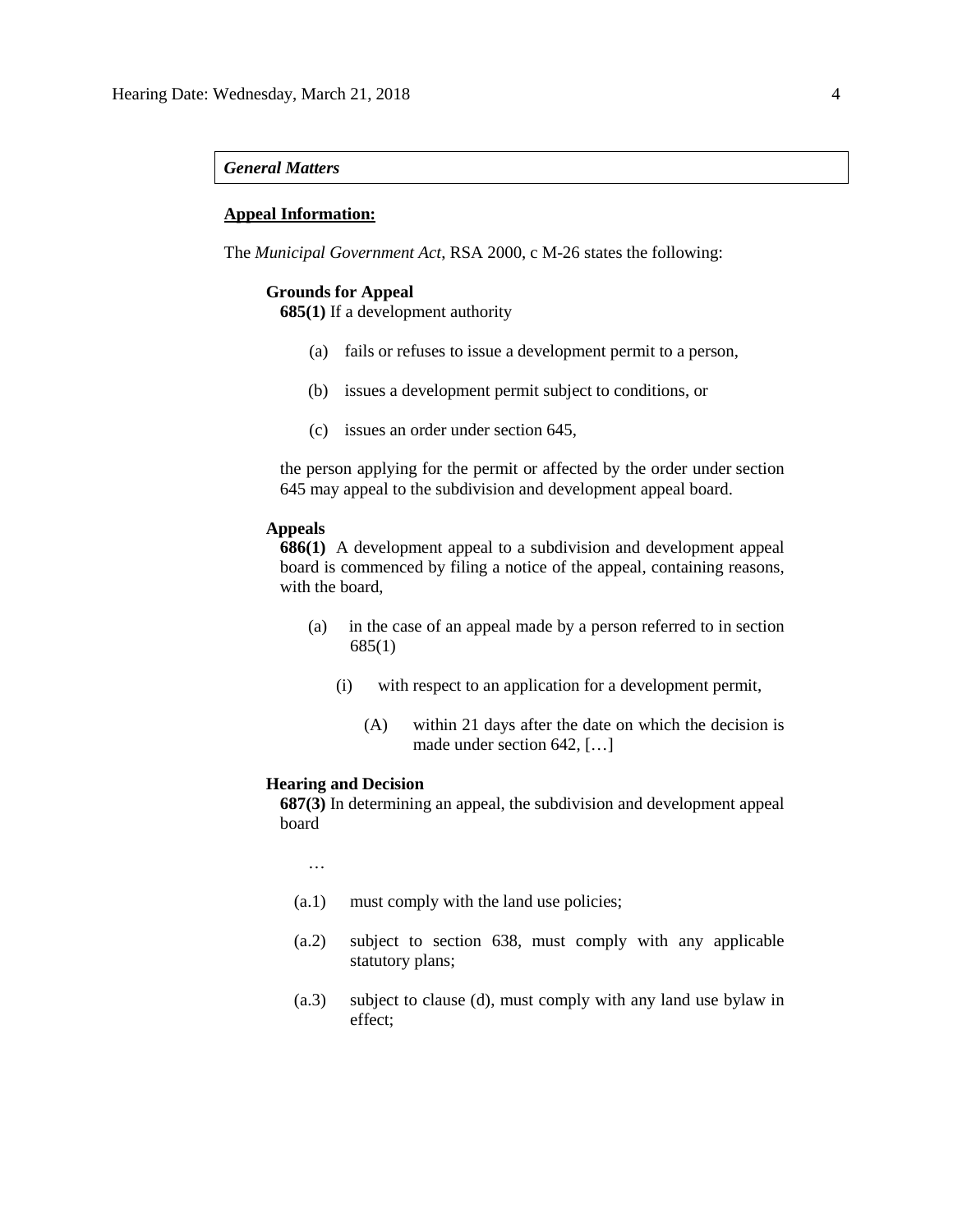…

- (c) may confirm, revoke or vary the order, decision or development permit or any condition attached to any of them or make or substitute an order, decision or permit of its own;
- (d) may make an order or decision or issue or confirm the issue of a development permit even though the proposed development does not comply with the land use bylaw if, in its opinion,
	- (i) the proposed development would not
		- (A) unduly interfere with the amenities of the neighbourhood, or
		- (B) materially interfere with or affect the use, enjoyment or value of neighbouring parcels of land,
	- and
	- (ii) the proposed development conforms with the use prescribed for that land or building in the land use bylaw.

#### **General Provisions from the** *Edmonton Zoning Bylaw:*

Under section 930.4(3)(32), **Minor Digital On-premises Signs** is a **Discretionary Use** in the (EIB) Ellerslie Industrial Business Zone.

Under section 7.9(8), **Minor Digital On-premises Signs** means:

any Sign that is remotely changed on or off Site and has a Message Duration greater than or equal to 6 seconds. Minor Digital On-premises Signs incorporate a technology or method allowing the Sign to change Copy without having to physically or mechanically replace the Sign face or its components. The Copy on such Sign identifies or advertises a business, activity, service or product located on the premises or Site where the Sign is displayed.

Section 930.4(4)(12) states "Signs shall comply with the regulations found in Schedule 59J."

Section 930.1 states that the **General Purpose** of the **Ellerslie Industrial Special Area** is:

to designate a portion of the Ellerslie Area Structure Plan as shown on Appendix I to this Section, as a Special Area and to adopt appropriate land use regulations for this Special Area in order to achieve the objectives of the Ellerslie Area Structure Plan, as adopted under Bylaw 11870, as amended.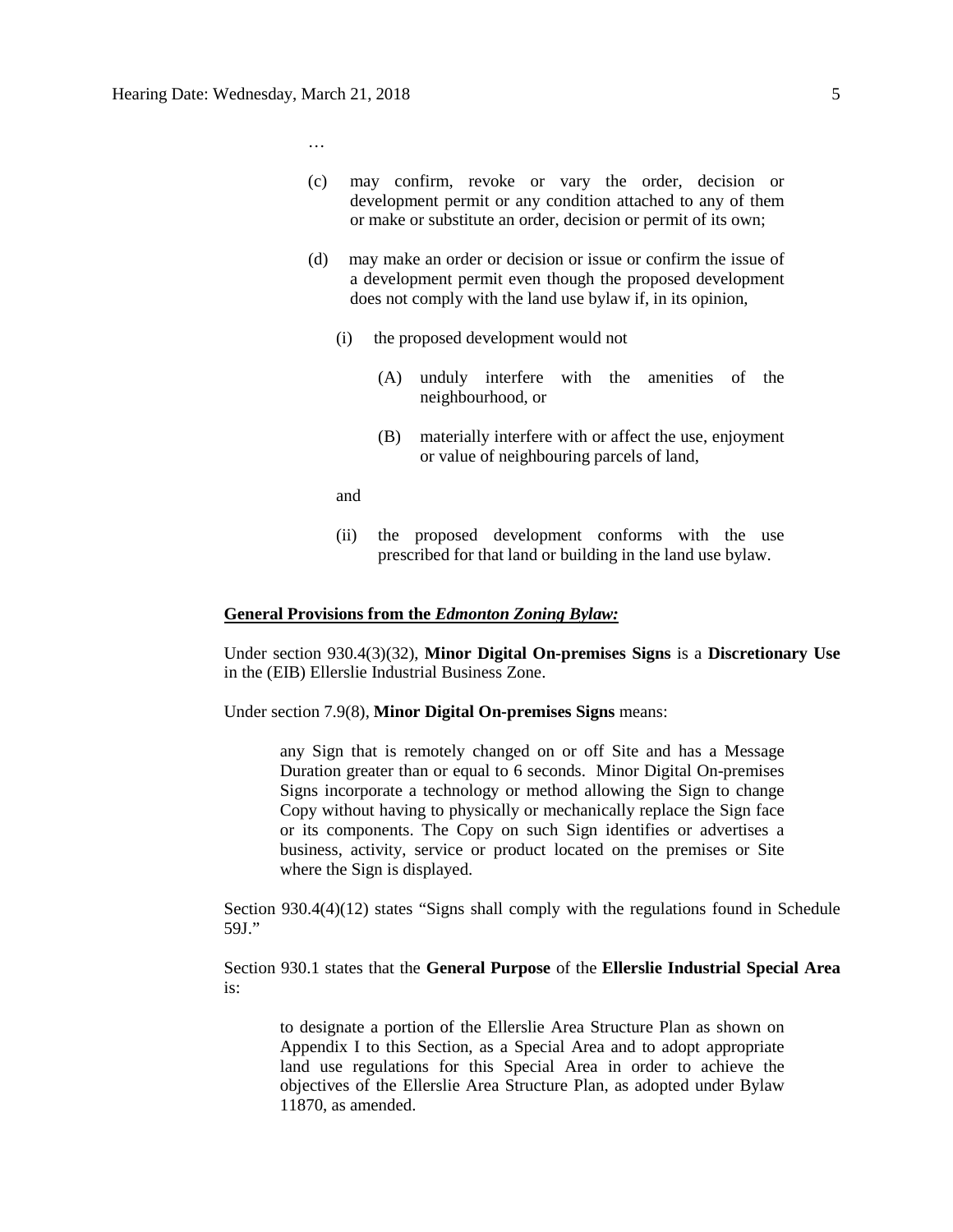Section 930.4(1) states that the **General Purpose** of the **(EIB) Ellerslie Industrial Business Zone** is:

to provide for light industrial businesses and high technology development that carries out their operations such that no nuisance factor is created or apparent outside an enclosed building and such that the Zone is compatible with any adjacent Non-industrial Zone.

## *Sign Regulations – General Provisions*

Section 59.2(7) states:

For all Sign Applications for Major Digital Sign, Minor Digital Onpremises Signs, Minor Digital Off-premises Signs, and Minor Digital On-premises Off-premises Signs, the Development Officer shall review the application in context with the surrounding development, such as (but not limited to): the architectural theme of the area; any historic designations; the requirements of any Statutory Plan; any streetscape improvements; proximity to residential development; driver decision points; and traffic conflict points. The Development Officer may require application revisions to mitigate the impact of a proposed Sign, and may refuse a permit that adversely impacts the built environment.

#### **Development Officer's Determination**

**The proximity between the proposed sign location and the surrounding residential development will adversely impact the built environment.**

#### *Schedule 59J*

Schedule 59J.3(1) states:

Minor Digital On-premises Signs shall be subject to the following regulations:

- a. the maximum Height shall be [8.0 m;](javascript:void(0);)
- b. the maximum Width shall be  $8.0 \text{ m}$ ;
- c. the maximum Area shall be: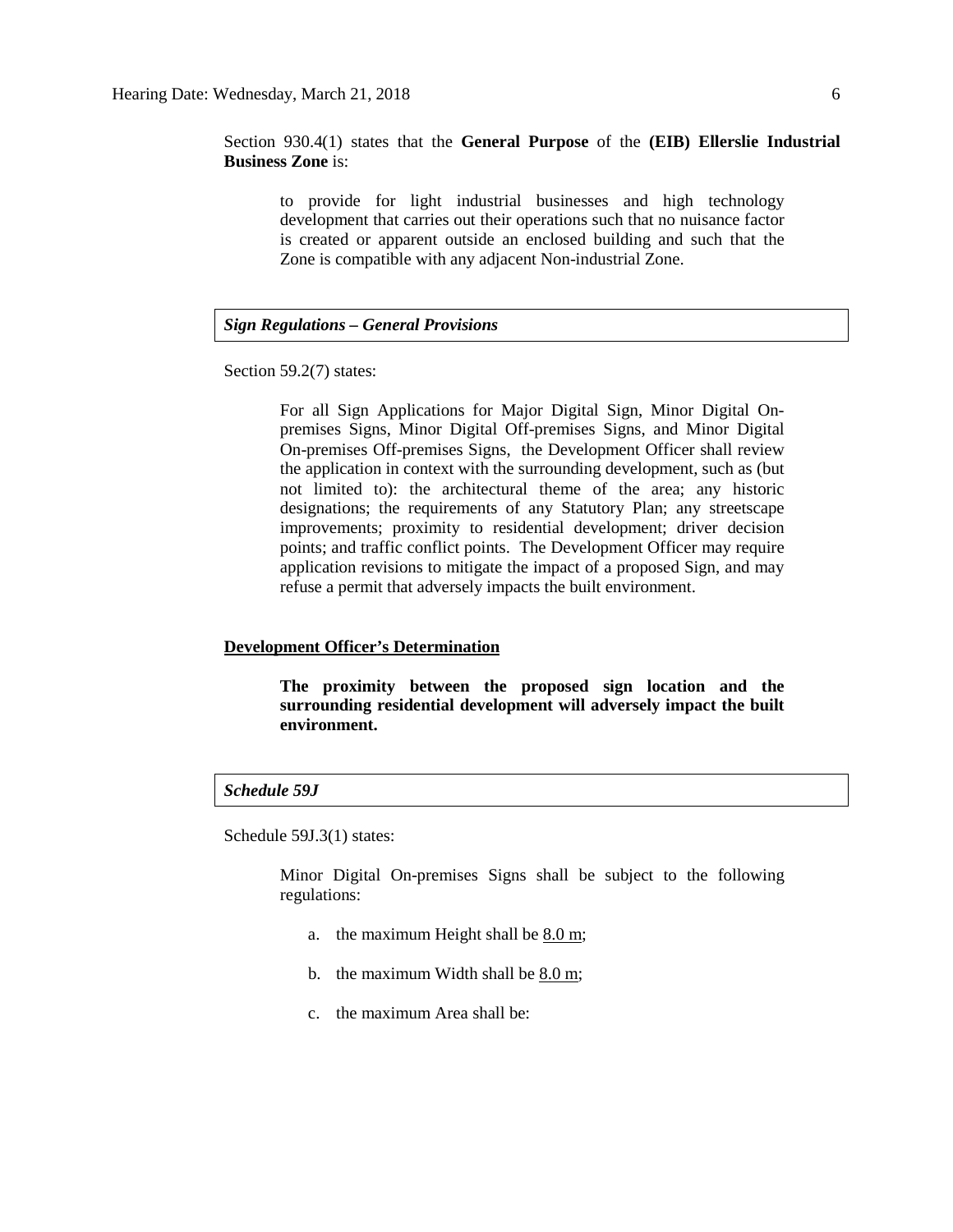i. …

…

- ii. [12.0 m2](javascript:void(0);) for proposed Signs that are Freestanding Signs. The maximum combined Area of Digital Sign Copy and any other type of Copy on the same Sign face shall not exceed [30.0 m2;](javascript:void(0);)
- d. proposed Sign locations shall be separated from any other Digital Sign greater than  $8.0 \text{ m}^2$  or Off-premises Sign as follows:

|                                        | Minimum separation              |
|----------------------------------------|---------------------------------|
| Proposed Sign Area                     | distance                        |
|                                        | from Digital Signs greater      |
|                                        | than                            |
|                                        | $8.0 \text{ m}^2$ or other Off- |
|                                        | premises Sign                   |
| Greater than $8.0 \text{ m}^2$ to less | $100 \text{ m}$                 |
| than 20 $m2$                           |                                 |
| 20 $\text{m}^2$ to 40 $\text{m}^2$     | 200 m                           |
| Greater than 40 $m2$                   |                                 |

The separation shall be applied from the larger Off-premises Sign or Digital Sign location.

## Notice to Applicant/Appellant

Provincial legislation requires that the Subdivision and Development Appeal Board issue its official decision in writing within fifteen days of the conclusion of the hearing. Bylaw No. 11136 requires that a verbal announcement of the Board's decision shall be made at the conclusion of the hearing of an appeal, but the verbal decision is not final nor binding on the Board until the decision has been given in writing in accordance with the *Municipal Government Act*.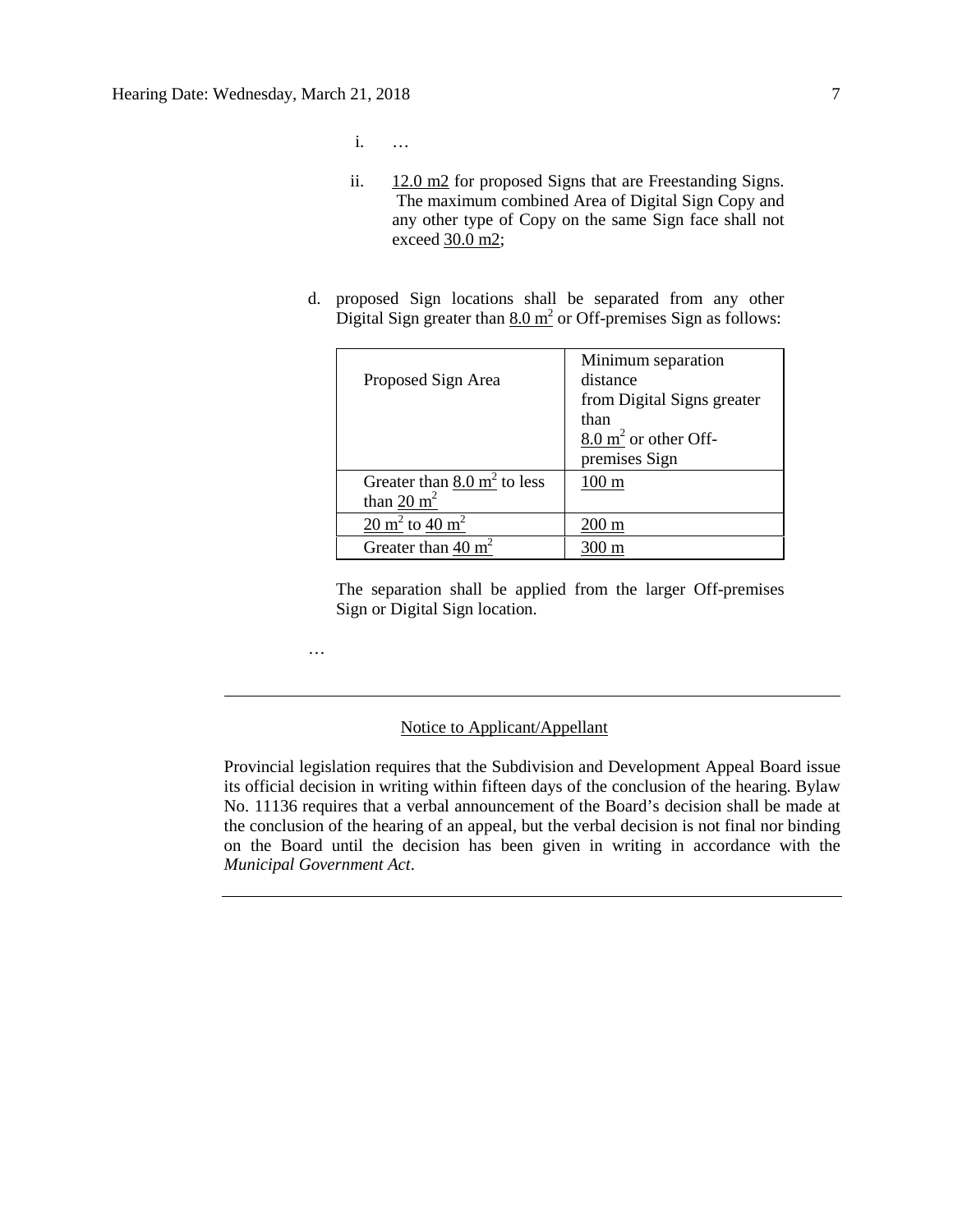| <b>monton</b>                                                                                             | Project Number: 270048602-001<br><b>Application Date:</b><br>DEC 13, 2017                                                                                                                                                                                                                                                                                                                                                                                                                                                                                                                                                                                                                                                                                         |
|-----------------------------------------------------------------------------------------------------------|-------------------------------------------------------------------------------------------------------------------------------------------------------------------------------------------------------------------------------------------------------------------------------------------------------------------------------------------------------------------------------------------------------------------------------------------------------------------------------------------------------------------------------------------------------------------------------------------------------------------------------------------------------------------------------------------------------------------------------------------------------------------|
|                                                                                                           | Printed:<br>March 8, 2018 at 9:21 AM<br>$1$ of $2$<br>Page:<br><b>Application for</b>                                                                                                                                                                                                                                                                                                                                                                                                                                                                                                                                                                                                                                                                             |
|                                                                                                           | <b>Sign Combo Permit</b>                                                                                                                                                                                                                                                                                                                                                                                                                                                                                                                                                                                                                                                                                                                                          |
| This document is a Development Permit Decision for the development application described below.           |                                                                                                                                                                                                                                                                                                                                                                                                                                                                                                                                                                                                                                                                                                                                                                   |
| Applicant                                                                                                 | Property Address(es) and Legal Description(s)<br>620 - 91 STREET SW<br>Plan 1125270 Blk 1 Lot 13                                                                                                                                                                                                                                                                                                                                                                                                                                                                                                                                                                                                                                                                  |
|                                                                                                           | Location(s) of Work                                                                                                                                                                                                                                                                                                                                                                                                                                                                                                                                                                                                                                                                                                                                               |
|                                                                                                           | 620 - 91 STREET SW<br>Suite:                                                                                                                                                                                                                                                                                                                                                                                                                                                                                                                                                                                                                                                                                                                                      |
|                                                                                                           | Entryway: 620 - 91 STREET SW                                                                                                                                                                                                                                                                                                                                                                                                                                                                                                                                                                                                                                                                                                                                      |
|                                                                                                           | Building: 620 - 91 STREET SW                                                                                                                                                                                                                                                                                                                                                                                                                                                                                                                                                                                                                                                                                                                                      |
| <b>Scope of Application</b>                                                                               |                                                                                                                                                                                                                                                                                                                                                                                                                                                                                                                                                                                                                                                                                                                                                                   |
| To install (1) Minor Digital On-premises Freestanding Sign (Ellwood Medical Centre).                      |                                                                                                                                                                                                                                                                                                                                                                                                                                                                                                                                                                                                                                                                                                                                                                   |
| <b>Permit Details</b>                                                                                     |                                                                                                                                                                                                                                                                                                                                                                                                                                                                                                                                                                                                                                                                                                                                                                   |
| ASA Sticker No./Name of Engineer:                                                                         | <b>Class of Permit:</b>                                                                                                                                                                                                                                                                                                                                                                                                                                                                                                                                                                                                                                                                                                                                           |
| Construction Value: 131100                                                                                | <b>Expiry Date:</b>                                                                                                                                                                                                                                                                                                                                                                                                                                                                                                                                                                                                                                                                                                                                               |
|                                                                                                           |                                                                                                                                                                                                                                                                                                                                                                                                                                                                                                                                                                                                                                                                                                                                                                   |
| Fascia Off-premises Sign: 0                                                                               | Freestanding Off-premises Sign: 0                                                                                                                                                                                                                                                                                                                                                                                                                                                                                                                                                                                                                                                                                                                                 |
| Fascia On-premises Sign: 0                                                                                | Freestanding On-premises Sign: 0                                                                                                                                                                                                                                                                                                                                                                                                                                                                                                                                                                                                                                                                                                                                  |
| Roof Off-premises Sign: 0                                                                                 | Projecting Off-premises Sign: 0                                                                                                                                                                                                                                                                                                                                                                                                                                                                                                                                                                                                                                                                                                                                   |
| Roof On-premises Sign: 0                                                                                  | Projecting On-premises Sign: 0                                                                                                                                                                                                                                                                                                                                                                                                                                                                                                                                                                                                                                                                                                                                    |
| Minor Digital On-premises Sign: 2                                                                         | Replacement Panel on Existing Sign: 0                                                                                                                                                                                                                                                                                                                                                                                                                                                                                                                                                                                                                                                                                                                             |
| Minor Digital Off-premises Sign: 0                                                                        | Comprehensive Sign Design: 0                                                                                                                                                                                                                                                                                                                                                                                                                                                                                                                                                                                                                                                                                                                                      |
| Minor Digital On/Off-premises Sign: 0                                                                     | Major Digital Sign: 0                                                                                                                                                                                                                                                                                                                                                                                                                                                                                                                                                                                                                                                                                                                                             |
| I/We certify that the above noted details are correct.                                                    |                                                                                                                                                                                                                                                                                                                                                                                                                                                                                                                                                                                                                                                                                                                                                                   |
| Applicant signature:                                                                                      |                                                                                                                                                                                                                                                                                                                                                                                                                                                                                                                                                                                                                                                                                                                                                                   |
| <b>Development Application Decision</b><br>Refused                                                        |                                                                                                                                                                                                                                                                                                                                                                                                                                                                                                                                                                                                                                                                                                                                                                   |
| <b>Reason for Refusal</b>                                                                                 | 1. For all Sign Applications for Major Digital Sign, Minor Digital On-premises Signs, Minor Digital Off-premises Signs, and<br>Minor Digital On-premises Off-premises Signs, the Development Officer shall review the application in context with the<br>surrounding development, such as (but not limited to): the architectural theme of the area; any historic designations; the<br>requirements of any Statutory Plan; any streetscape improvements; proximity to residential development; driver decision points;<br>and traffic conflict points. The Development Officer may require application revisions to mitigate the impact of a proposed Sign,<br>and may refuse a permit that adversely impacts the built environment. (Reference Section 59.2(7)). |
| environment.                                                                                              | The proximity between the proposed sign location and the surrounding residential development will adversely impact the built                                                                                                                                                                                                                                                                                                                                                                                                                                                                                                                                                                                                                                      |
| <b>Rights of Appeal</b><br>Chapter 24, Section 683 through 689 of the Municipal Government Amendment Act. | The Applicant has the right of appeal within 14 days of receiving notice of the Development Application Decision, as outlined in                                                                                                                                                                                                                                                                                                                                                                                                                                                                                                                                                                                                                                  |
|                                                                                                           | THIS IS NOT A PERMIT                                                                                                                                                                                                                                                                                                                                                                                                                                                                                                                                                                                                                                                                                                                                              |
|                                                                                                           |                                                                                                                                                                                                                                                                                                                                                                                                                                                                                                                                                                                                                                                                                                                                                                   |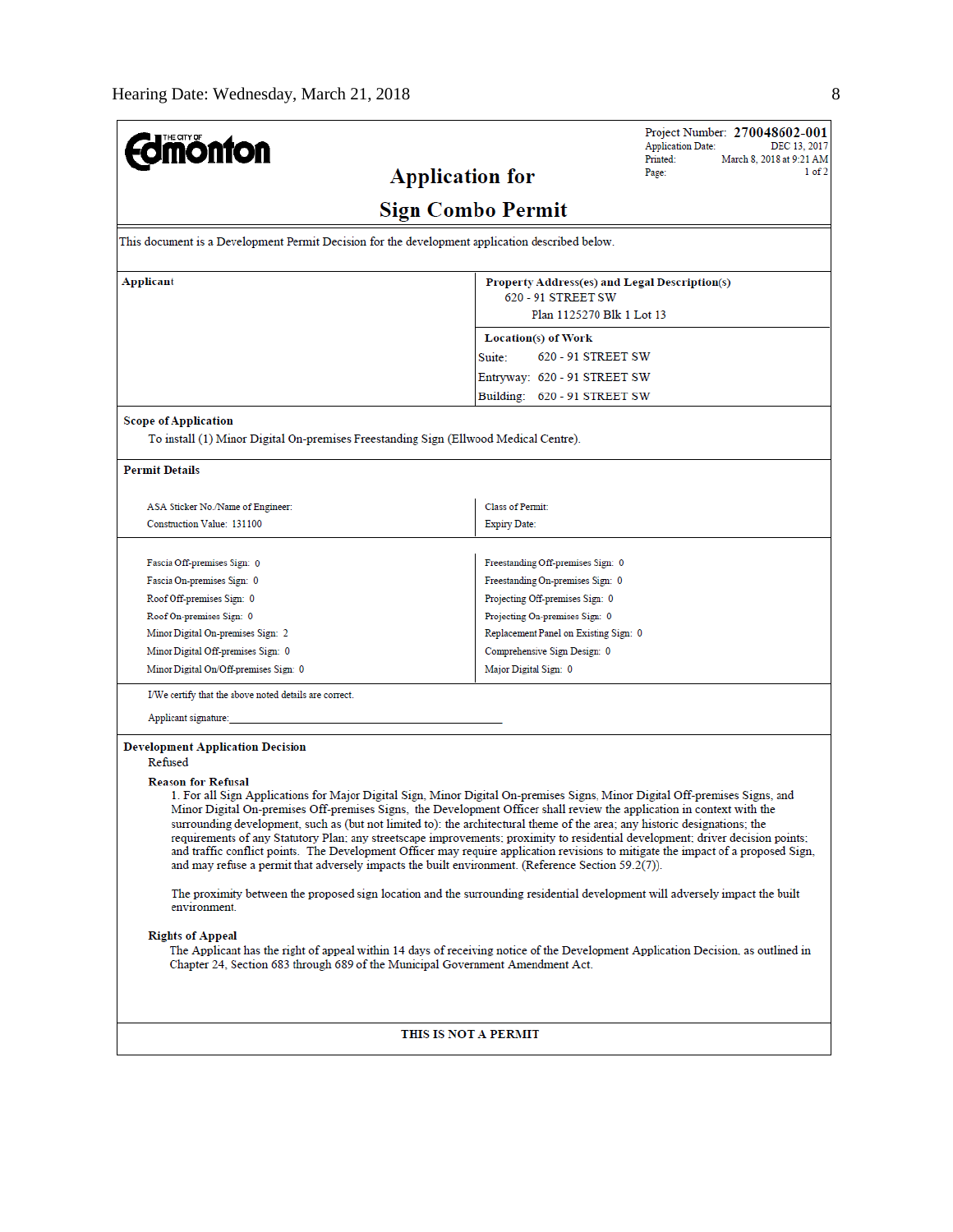| <b>Edmönton</b>                   |                               |                                        |                      |                                  | Project Number: 270048602-001<br><b>Application Date:</b><br>DEC 13, 2017<br>Printed:<br>March 8, 2018 at 9:21 AM |  |  |
|-----------------------------------|-------------------------------|----------------------------------------|----------------------|----------------------------------|-------------------------------------------------------------------------------------------------------------------|--|--|
|                                   |                               | <b>Application for</b>                 |                      | Page:                            | $2$ of $2$                                                                                                        |  |  |
|                                   |                               | <b>Sign Combo Permit</b>               |                      |                                  |                                                                                                                   |  |  |
|                                   |                               |                                        |                      |                                  |                                                                                                                   |  |  |
|                                   |                               |                                        |                      |                                  |                                                                                                                   |  |  |
| Issue Date: Feb 14, 2018          |                               | Development Authority: MERCIER, KELSEY |                      | Signature:                       |                                                                                                                   |  |  |
| Fees                              |                               |                                        |                      |                                  |                                                                                                                   |  |  |
| Sign Dev Appl Fee - Digital Signs | <b>Fee Amount</b><br>\$884.00 | <b>Amount Paid</b><br>\$884.00         | Receipt#<br>04690456 | <b>Date Paid</b><br>Dec 14, 2017 |                                                                                                                   |  |  |
| Sign Building Permit Fee          | \$1,320.00                    | \$1,320.00                             | 04690456             | Dec 14, 2017                     |                                                                                                                   |  |  |
| Safety Codes Fee                  | \$52.80                       | \$52.80                                | 04690456             | Dec 14, 2017                     |                                                                                                                   |  |  |
| <b>Total GST Amount:</b>          | \$0.00                        |                                        |                      |                                  |                                                                                                                   |  |  |
| <b>Totals for Permit:</b>         | \$2,256.80                    | \$2,256.80                             |                      |                                  |                                                                                                                   |  |  |
|                                   |                               |                                        |                      |                                  |                                                                                                                   |  |  |
|                                   |                               |                                        |                      |                                  |                                                                                                                   |  |  |
|                                   |                               |                                        |                      |                                  |                                                                                                                   |  |  |
|                                   |                               |                                        |                      |                                  |                                                                                                                   |  |  |
|                                   |                               |                                        |                      |                                  |                                                                                                                   |  |  |
|                                   |                               |                                        |                      |                                  |                                                                                                                   |  |  |
|                                   |                               |                                        |                      |                                  |                                                                                                                   |  |  |
|                                   |                               |                                        |                      |                                  |                                                                                                                   |  |  |
|                                   |                               |                                        |                      |                                  |                                                                                                                   |  |  |
|                                   |                               |                                        |                      |                                  |                                                                                                                   |  |  |
|                                   |                               |                                        |                      |                                  |                                                                                                                   |  |  |
|                                   |                               |                                        |                      |                                  |                                                                                                                   |  |  |
|                                   |                               |                                        |                      |                                  |                                                                                                                   |  |  |
|                                   |                               |                                        |                      |                                  |                                                                                                                   |  |  |
|                                   |                               |                                        |                      |                                  |                                                                                                                   |  |  |
|                                   |                               |                                        |                      |                                  |                                                                                                                   |  |  |
|                                   |                               |                                        |                      |                                  |                                                                                                                   |  |  |
|                                   |                               |                                        |                      |                                  |                                                                                                                   |  |  |
|                                   |                               |                                        |                      |                                  |                                                                                                                   |  |  |
|                                   |                               |                                        |                      |                                  |                                                                                                                   |  |  |
|                                   |                               |                                        |                      |                                  |                                                                                                                   |  |  |
|                                   |                               |                                        |                      |                                  |                                                                                                                   |  |  |
|                                   |                               |                                        |                      |                                  |                                                                                                                   |  |  |
|                                   |                               |                                        |                      |                                  |                                                                                                                   |  |  |
|                                   |                               |                                        |                      |                                  |                                                                                                                   |  |  |
| THIS IS NOT A PERMIT              |                               |                                        |                      |                                  |                                                                                                                   |  |  |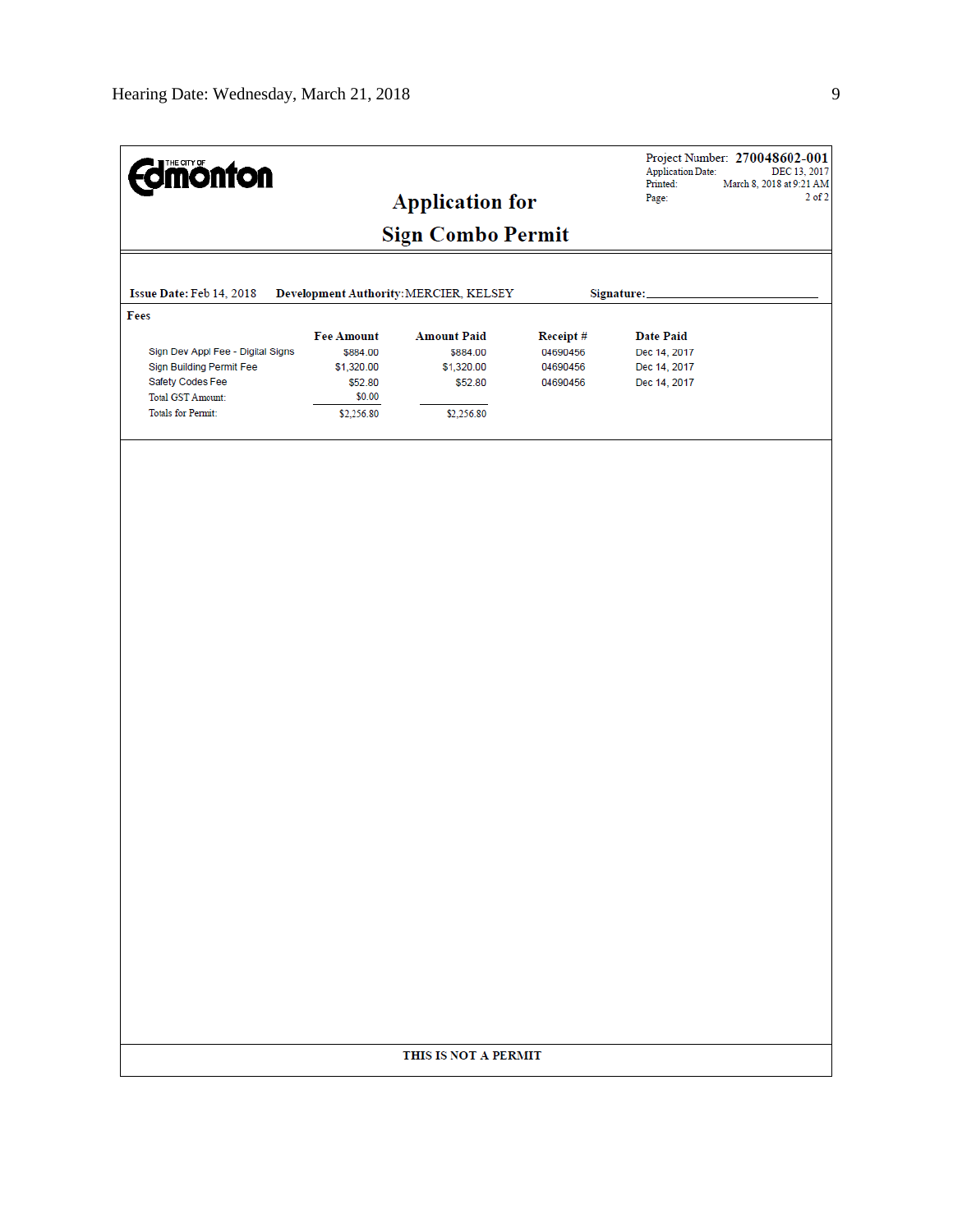

Site Location **Community Contract Contract Contract Contract Contract Contract Contract Contract Contract Contract Contract Contract Contract Contract Contract Contract Contract Contract Contract Contract Contract Contract** 

N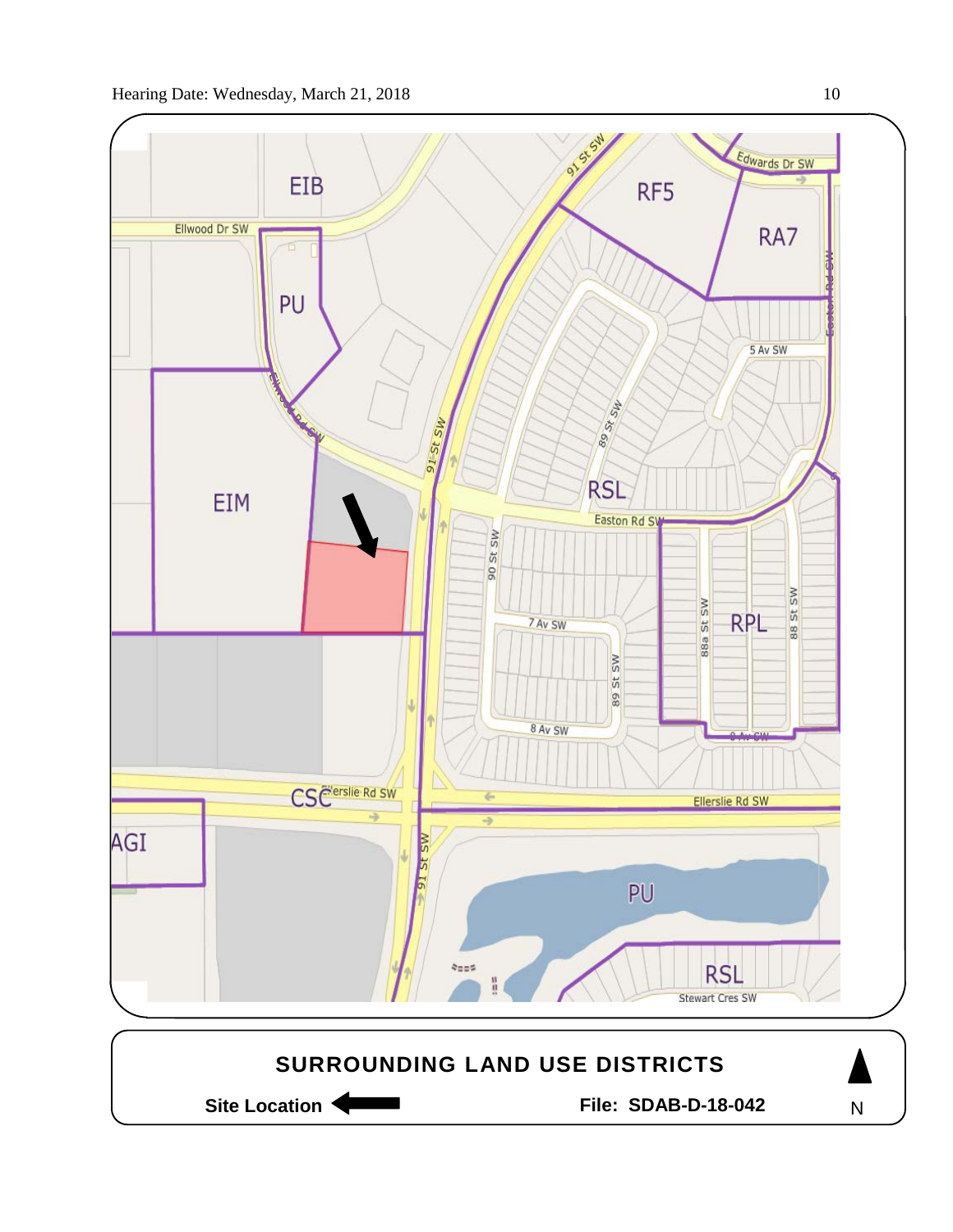| AN APPEAL FROM THE DECISION OF THE DEVELOPMENT OFFICER |                                                                                                   |  |  |
|--------------------------------------------------------|---------------------------------------------------------------------------------------------------|--|--|
| <b>APPELLANT:</b>                                      |                                                                                                   |  |  |
| <b>APPLICATION NO.:</b>                                | 267427900-001                                                                                     |  |  |
| <b>APPLICATION TO:</b>                                 | Operate a Major Home Based Business<br>(Inventing / Creating metal works - Area<br>51 Metalworks) |  |  |
| DECISION OF THE<br>DEVELOPMENT AUTHORITY:              | Refused                                                                                           |  |  |
| <b>DECISION DATE:</b>                                  | February 8, 2018                                                                                  |  |  |
| <b>DATE OF APPEAL:</b>                                 | February 23, 2018                                                                                 |  |  |
| <b>MUNICIPAL DESCRIPTION</b><br>OF SUBJECT PROPERTY:   | 11508 - 140 Street NW                                                                             |  |  |
| <b>LEGAL DESCRIPTION:</b>                              | Plan 5080HW Blk 15 Lot 27                                                                         |  |  |
| ZONE:                                                  | (RF1) Single Detached Residential Zone                                                            |  |  |
| <b>OVERLAY:</b>                                        | Mature Neighbourhood Overlay                                                                      |  |  |
| <b>STATUTORY PLAN:</b>                                 | N/A                                                                                               |  |  |
|                                                        |                                                                                                   |  |  |

## *Grounds for Appeal*

The Appellant provided the following reasons for appealing the decision of the Development Authority:

> More clarification on Sections 75.5, 75.6, 75.9. I believe the trailers on property currently are personal. Character or visual of garage is the same as 1989 - see file for reasons on Section 75.9.

### *General Matters*

## **Appeal Information:**

The *Municipal Government Act*, RSA 2000, c M-26 states the following: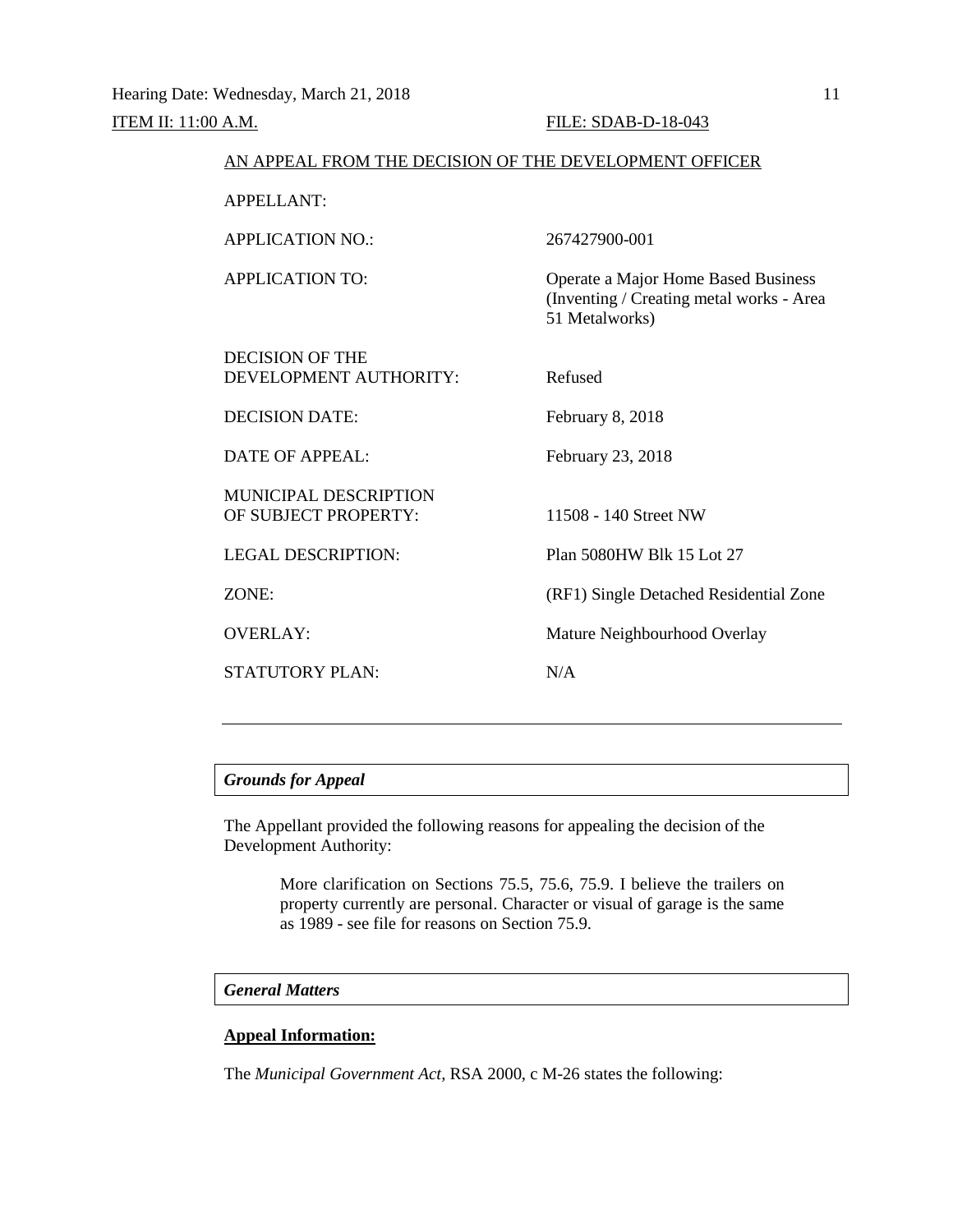#### **Grounds for Appeal**

**685(1)** If a development authority

- (a) fails or refuses to issue a development permit to a person,
- (b) issues a development permit subject to conditions, or
- (c) issues an order under section 645,

the person applying for the permit or affected by the order under section 645 may appeal to the subdivision and development appeal board.

#### **Appeals**

**686(1)** A development appeal to a subdivision and development appeal board is commenced by filing a notice of the appeal, containing reasons, with the board,

- (a) in the case of an appeal made by a person referred to in section 685(1)
	- (i) with respect to an application for a development permit,
		- (A) within 21 days after the date on which the decision is made under section 642, […]

## **Hearing and Decision**

**687(3)** In determining an appeal, the subdivision and development appeal board

…

- (a.1) must comply with the land use policies;
- (a.2) subject to section 638, must comply with any applicable statutory plans;
- (a.3) subject to clause (d), must comply with any land use bylaw in effect;

…

- (c) may confirm, revoke or vary the order, decision or development permit or any condition attached to any of them or make or substitute an order, decision or permit of its own;
- (d) may make an order or decision or issue or confirm the issue of a development permit even though the proposed development does not comply with the land use bylaw if, in its opinion,
	- (i) the proposed development would not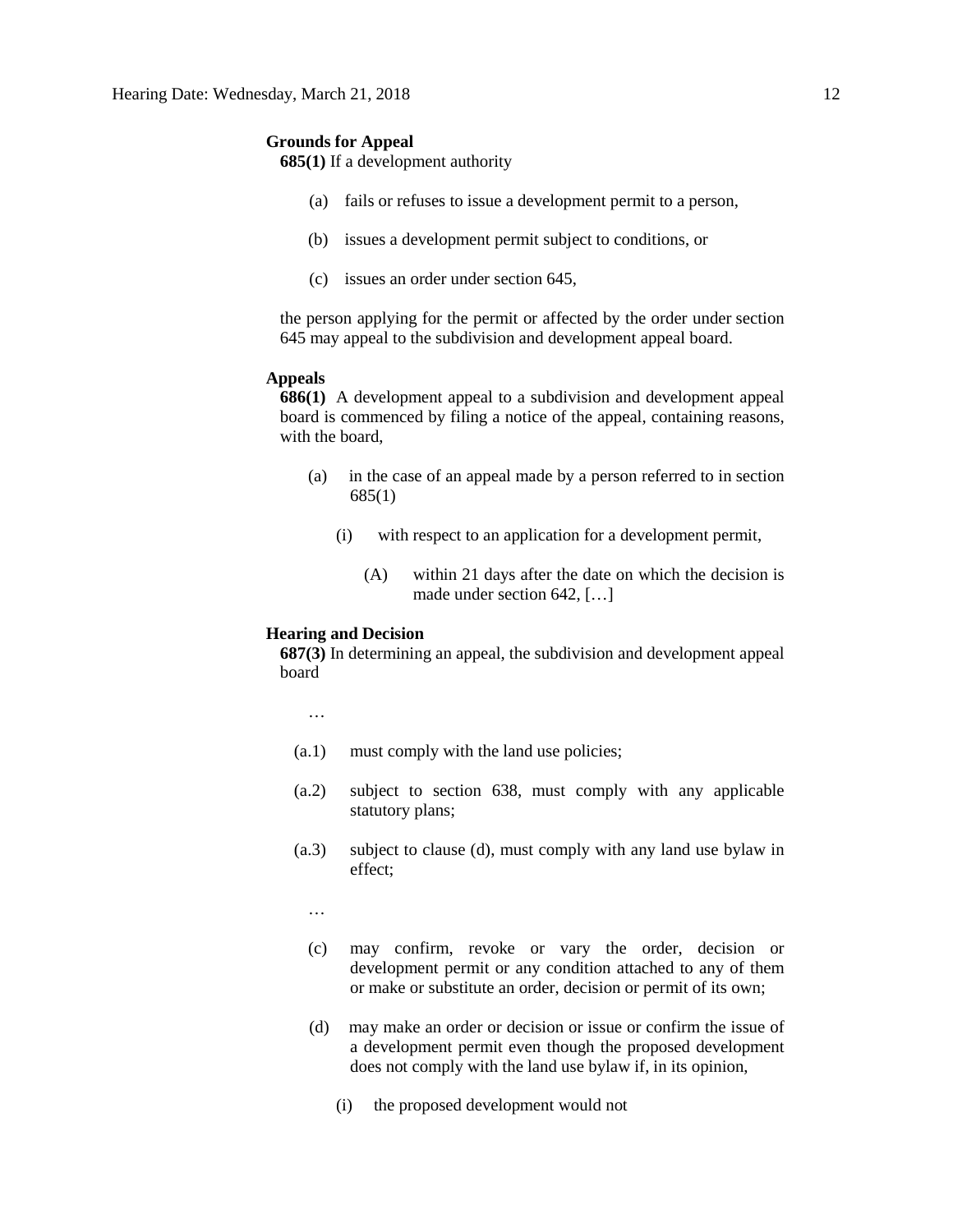- (A) unduly interfere with the amenities of the neighbourhood, or
- (B) materially interfere with or affect the use, enjoyment or value of neighbouring parcels of land,

and

(ii) the proposed development conforms with the use prescribed for that land or building in the land use bylaw.

#### **General Provisions from the** *Edmonton Zoning Bylaw:*

Under section 110.3(5), a **Major Home Based Business** is a **Discretionary Use** in the (RF1) Single Detached Residential Zone.

Under section 7.3(7), **Major Home Based Business** means:

development consisting of the Use of an approved Dwelling or Accessory building by a resident of that Dwelling for one or more businesses that may generate more than one business associated visit per day. The business Use must be secondary to the Residential Use of the building and shall not change the residential character of the Dwelling or Accessory building. The Dwelling may be used as a workplace by a nonresident. This Use includes Bed and Breakfast Operations but does not include General Retail Sales.

Section 814.1 states that the **General Purpose** of the **Mature Neighbourhood Overlay** is:

to regulate residential development in Edmonton's mature residential neighbourhoods, while responding to the context of surrounding development, maintaining the pedestrian-oriented design of the streetscape, and to provide an opportunity for consultation by gathering input from affected parties on the impact of a proposed variance to the Overlay regulations.

## Section 110.1 states that the **General Purpose** of the **(RF1) Single Detached Residential Zone** is:

to provide for Single Detached Housing while allowing other forms of small scale housing in the form of Secondary Suites, and Garden Suites, as well as Semi-detached Housing and Duplex Housing under certain conditions.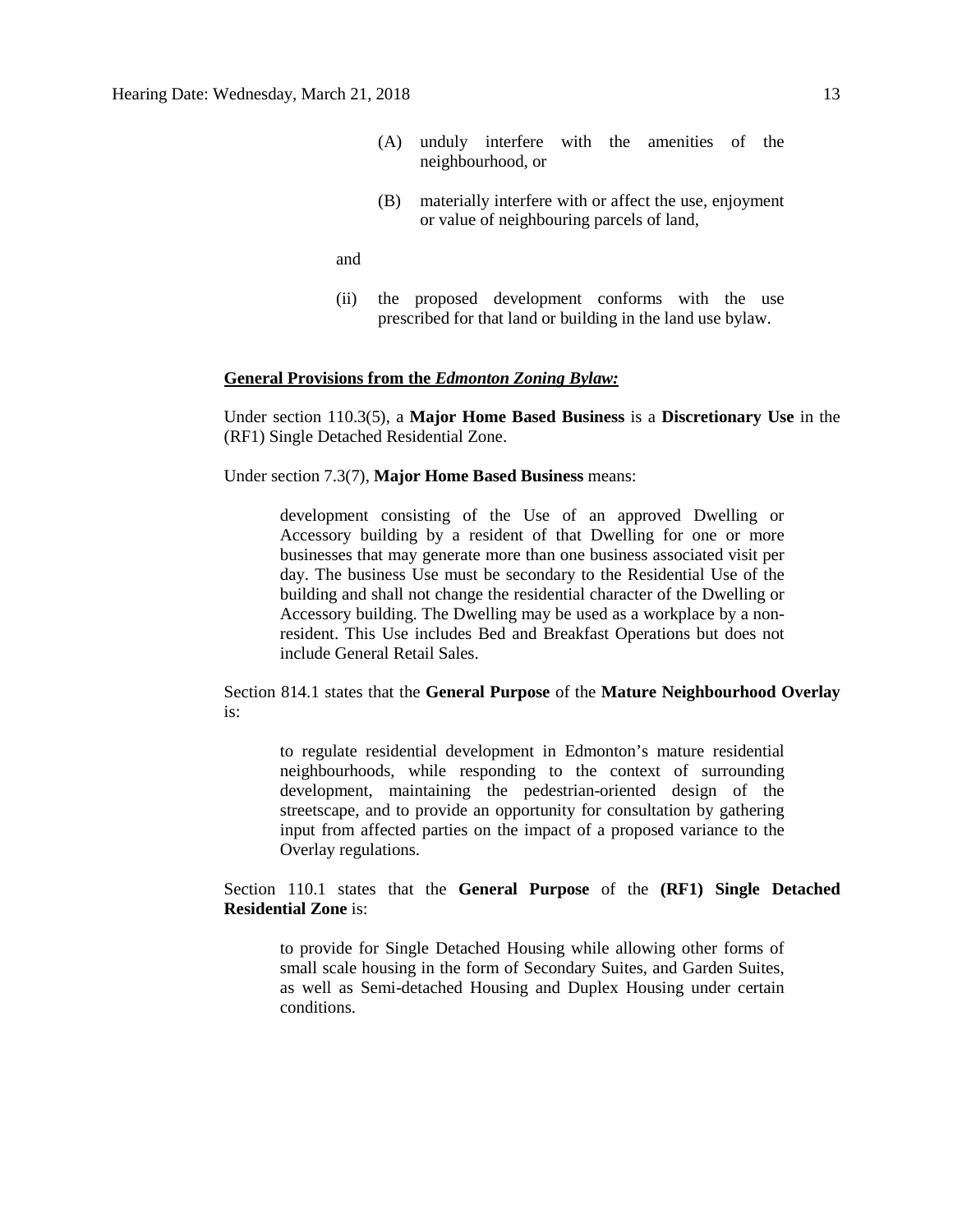### *Major Home Based Business regulations*

A [Major Home Based Business](javascript:void(0);) shall comply with the following regulations:

- 1. there shall be no exterior display or advertisement other than an identification plaque or Sign a maximum of 20 [cm](javascript:void(0);) x [30.5](javascript:void(0);) cm in size located on the Dwelling;
- 2. there shall be no mechanical or electrical equipment used that creates external noise, or visible and audible interference with home electronics equipment in adjacent Dwellings;
- 3. the Major Home Based Business shall not generate pedestrian or vehicular traffic, or parking, in excess of that which is characteristic of the Zone in which it is located;
- 4. the number of non-resident employees or business partners working onsite shall not exceed two at any one time;
- **5. there shall be no outdoor business activity, or outdoor storage of material or equipment associated with the business. Indoor storage related to the business activity shall be allowed in either the Dwelling or Accessory buildings;**
- **6. the Major Home Based Business shall not change the principal character or external appearance of the Dwelling or Accessory buildings;**
- 7. a Bed and Breakfast Operation, operating as a Major Home Based Business shall have a maximum of two Sleeping Units. Cooking facilities shall not be located within the Sleeping Units. In addition to any other parking requirements of this Bylaw, one additional parking space shall be provided for each Sleeping Unit;
- 8. in addition to the information requirements of [subsection 13.1](http://webdocs.edmonton.ca/InfraPlan/zoningbylaw/ZoningBylaw/Part1/Administrative/13__Development_Permit_Application.htm) of this Bylaw, each application for a Development Permit for the Use Major Home Based Business shall include a description of the business to be undertaken at the premises, an indication of the number of business visits per week, provision for parking, and where any materials or equipment associated with the business use are to be stored; and
- **9. the [Major Home Based Business](javascript:void(0);) shall not be allowed if, in the opinion of the Development Officer, such Use would be more appropriately located in a Commercial or Industrial Zone having regard for the overall compatibility of the Use with the residential character of the area.**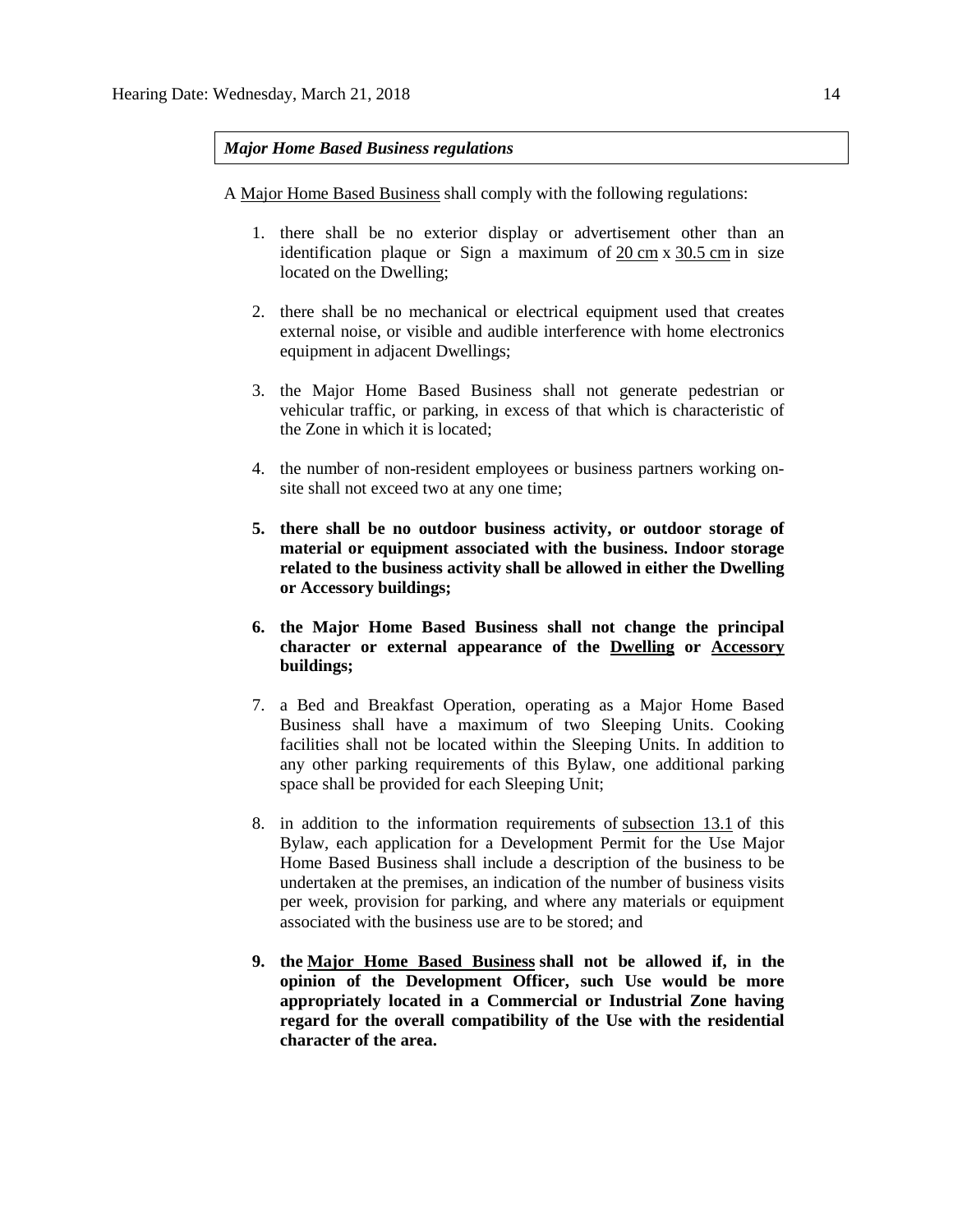10. a Major Home Based Business shall not be allowed within the same principal Dwelling containing a Secondary Suite or within the same Site containing a Garden Suite and an associated principal Dwelling, unless the Home Based Business is a Bed and Breakfast Operation and the Secondary Suite or the Garden Suite is an integral part of the Bed and Breakfast Operation.

#### **Development Officer's Determination**

**1. There is outdoor storage of material or equipment associated with the business. (Section 75.5)**

**2. The Accessory building is used as a workshop in which change the principal character of the building. (Section 75.6)**

**3. Manufacturing or fabricating trailers or metal-related products is more appropriate in a Commercial or Industrial Zone having regard for the overall compatibility of the Use with the residential character of the area. (Section 75.9)**

[unedited]

#### Notice to Applicant/Appellant

Provincial legislation requires that the Subdivision and Development Appeal Board issue its official decision in writing within fifteen days of the conclusion of the hearing. Bylaw No. 11136 requires that a verbal announcement of the Board's decision shall be made at the conclusion of the hearing of an appeal, but the verbal decision is not final nor binding on the Board until the decision has been given in writing in accordance with the *Municipal Government Act*.

\_\_\_\_\_\_\_\_\_\_\_\_\_\_\_\_\_\_\_\_\_\_\_\_\_\_\_\_\_\_\_\_\_\_\_\_\_\_\_\_\_\_\_\_\_\_\_\_\_\_\_\_\_\_\_\_\_\_\_\_\_\_\_\_\_\_\_\_\_\_\_\_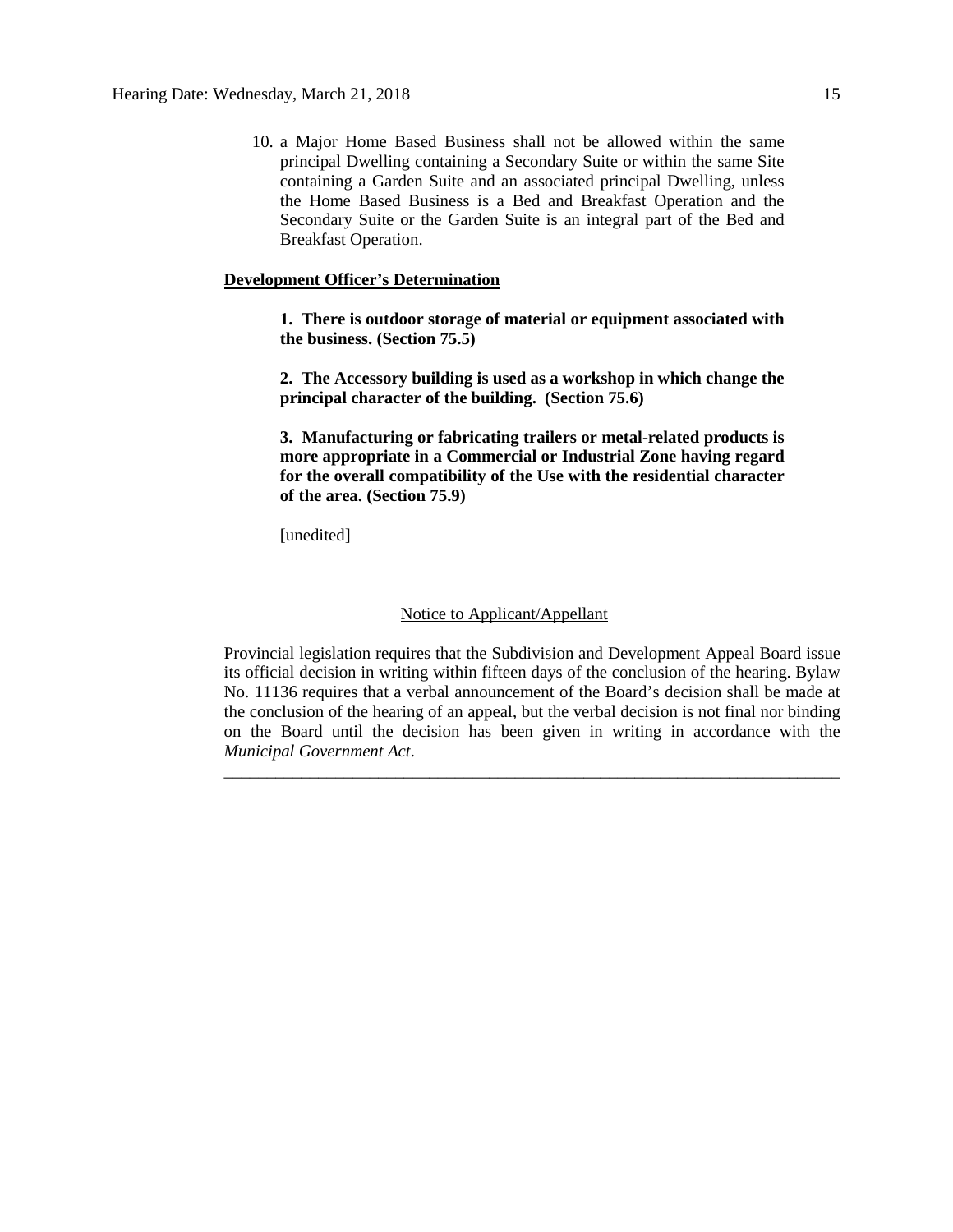| <b>ionton</b>                                                                                                                  | Project Number: 267427900-001<br><b>Application Date:</b><br>NOV 17, 2017<br>Printed:<br>March 8, 2018 at 9:52 AM                                                                                                                              |
|--------------------------------------------------------------------------------------------------------------------------------|------------------------------------------------------------------------------------------------------------------------------------------------------------------------------------------------------------------------------------------------|
|                                                                                                                                | $1$ of $2$<br>Page:<br><b>Application for</b>                                                                                                                                                                                                  |
|                                                                                                                                | <b>Home Occupation</b>                                                                                                                                                                                                                         |
| This document is a Development Permit Decision for the development application described below.                                |                                                                                                                                                                                                                                                |
| Applicant                                                                                                                      | Property Address(es) and Legal Description(s)<br>11508 - 140 STREET NW<br>Plan 5080HW Blk 15 Lot 27                                                                                                                                            |
|                                                                                                                                | <b>Specific Address(es)</b>                                                                                                                                                                                                                    |
|                                                                                                                                | 11508 - 140 STREET NW<br>Suite:                                                                                                                                                                                                                |
|                                                                                                                                | Entryway: 11508 - 140 STREET NW                                                                                                                                                                                                                |
|                                                                                                                                | Building: 11508 - 140 STREET NW                                                                                                                                                                                                                |
| <b>Scope of Application</b><br>To operate a Major Home Based Business (Inventing / Creating metal works - Area 51 Metalworks). |                                                                                                                                                                                                                                                |
| <b>Permit Details</b>                                                                                                          |                                                                                                                                                                                                                                                |
| # of businesss related visits/day: 1                                                                                           | # of vehicles at one time: 2                                                                                                                                                                                                                   |
| Administration Office Only?: N                                                                                                 | Business has Trailers or Equipment?: Y                                                                                                                                                                                                         |
| Class of Permit: Class B                                                                                                       | Description of Business: building trailers, inventing, working<br>with metals and hand tool in the rear<br>detached garage.                                                                                                                    |
| Do you live at the property?: Y                                                                                                | <b>Expiry Date:</b>                                                                                                                                                                                                                            |
| Outdoor storage on site?: N                                                                                                    |                                                                                                                                                                                                                                                |
| I/We certify that the above noted details are correct.                                                                         |                                                                                                                                                                                                                                                |
| Applicant signature:                                                                                                           |                                                                                                                                                                                                                                                |
| <b>Development Application Decision</b><br>Refused                                                                             |                                                                                                                                                                                                                                                |
| <b>Reason for Refusal</b>                                                                                                      | 1. There is outdoor storage of material or equipment associated with the business. (Section 75.5)                                                                                                                                              |
|                                                                                                                                | 2. The Accessory building is used as a workshop in which change the principal character of the building. (Section 75.6)                                                                                                                        |
|                                                                                                                                | 3. Manufacturing or fabricating trailers or metal-related products is more appropriate in a Commercial or Industrial Zone having<br>regard for the overall compatibility of the Use with the residential character of the area. (Section 75.9) |
| <b>Rights of Appeal</b><br>Chapter 24, Section 683 through 689 of the Municipal Government Amendment Act.                      | The Applicant has the right of appeal within 14 days of receiving notice of the Development Application Decision, as outlined in                                                                                                               |
| Issue Date: Feb 08, 2018<br>Development Authority: LAI, ECHO                                                                   |                                                                                                                                                                                                                                                |
|                                                                                                                                |                                                                                                                                                                                                                                                |
|                                                                                                                                |                                                                                                                                                                                                                                                |
|                                                                                                                                | THIS IS NOT A PERMIT                                                                                                                                                                                                                           |
|                                                                                                                                |                                                                                                                                                                                                                                                |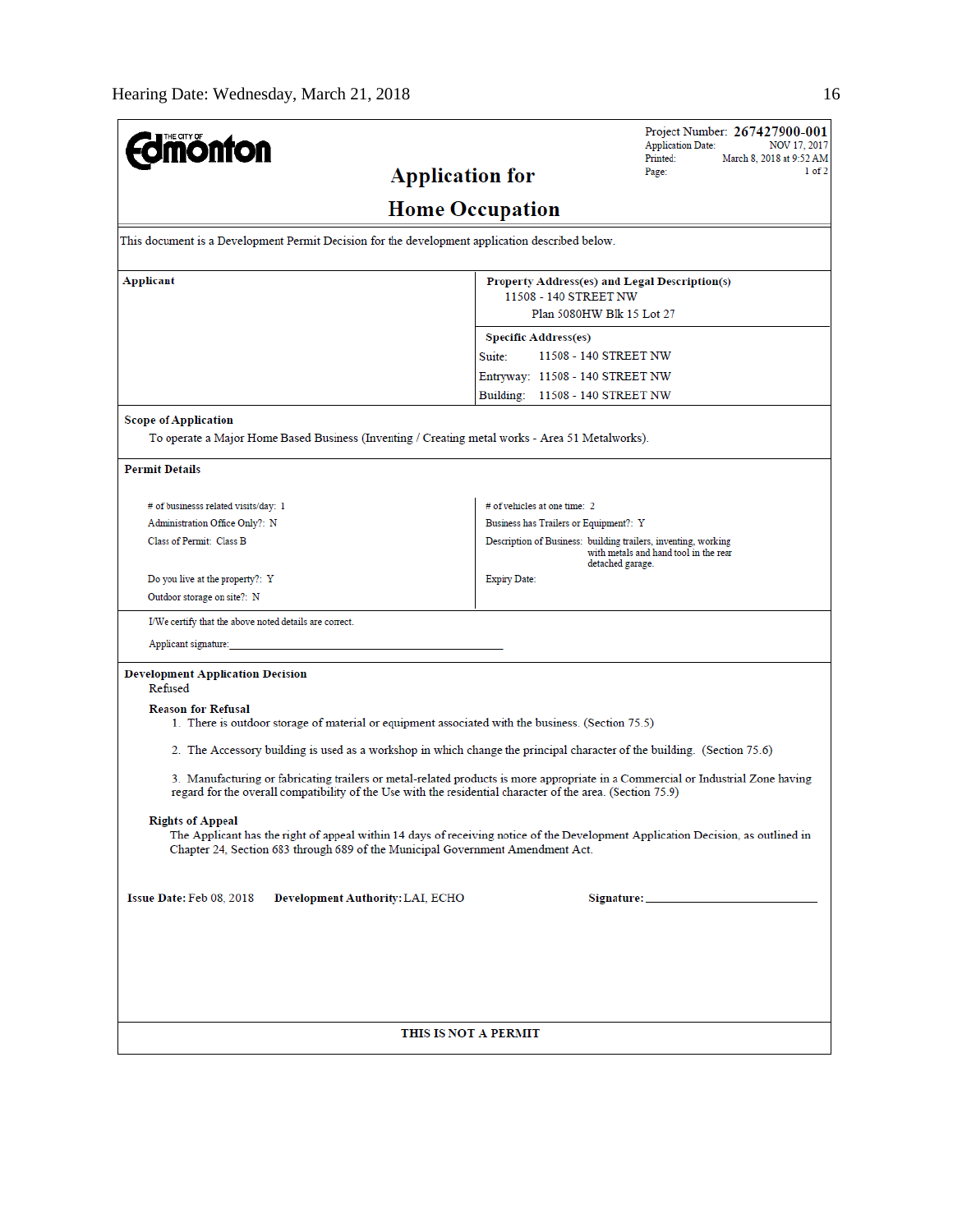| <b>Edimonton</b>                               |                               |                    |          | Printed:                         | Project Number: 267427900-001<br><b>Application Date:</b><br>NOV 17, 2017<br>March 8, 2018 at 9:52 AM |  |  |  |  |
|------------------------------------------------|-------------------------------|--------------------|----------|----------------------------------|-------------------------------------------------------------------------------------------------------|--|--|--|--|
| <b>Application for</b>                         |                               |                    | Page:    | $2$ of $2$                       |                                                                                                       |  |  |  |  |
| <b>Home Occupation</b>                         |                               |                    |          |                                  |                                                                                                       |  |  |  |  |
| Fees                                           |                               |                    |          |                                  |                                                                                                       |  |  |  |  |
| Dev. Application Fee                           | <b>Fee Amount</b><br>\$309.00 | <b>Amount Paid</b> | Receipt# | <b>Date Paid</b><br>Nov 17, 2017 |                                                                                                       |  |  |  |  |
| Total GST Amount:<br><b>Totals for Permit:</b> | \$0.00<br>\$309.00            | \$309.00           |          |                                  |                                                                                                       |  |  |  |  |
|                                                |                               |                    |          |                                  |                                                                                                       |  |  |  |  |
|                                                |                               |                    |          |                                  |                                                                                                       |  |  |  |  |
|                                                |                               |                    |          |                                  |                                                                                                       |  |  |  |  |
|                                                |                               |                    |          |                                  |                                                                                                       |  |  |  |  |
|                                                |                               |                    |          |                                  |                                                                                                       |  |  |  |  |
|                                                |                               |                    |          |                                  |                                                                                                       |  |  |  |  |
|                                                |                               |                    |          |                                  |                                                                                                       |  |  |  |  |
|                                                |                               |                    |          |                                  |                                                                                                       |  |  |  |  |
|                                                |                               |                    |          |                                  |                                                                                                       |  |  |  |  |
|                                                |                               |                    |          |                                  |                                                                                                       |  |  |  |  |
|                                                |                               |                    |          |                                  |                                                                                                       |  |  |  |  |
|                                                |                               |                    |          |                                  |                                                                                                       |  |  |  |  |
|                                                |                               |                    |          |                                  |                                                                                                       |  |  |  |  |
|                                                |                               |                    |          |                                  |                                                                                                       |  |  |  |  |
|                                                |                               |                    |          |                                  |                                                                                                       |  |  |  |  |
|                                                |                               |                    |          |                                  |                                                                                                       |  |  |  |  |
|                                                |                               |                    |          |                                  |                                                                                                       |  |  |  |  |
|                                                |                               |                    |          |                                  |                                                                                                       |  |  |  |  |
|                                                |                               |                    |          |                                  |                                                                                                       |  |  |  |  |
|                                                |                               |                    |          |                                  |                                                                                                       |  |  |  |  |
|                                                | THIS IS NOT A PERMIT          |                    |          |                                  |                                                                                                       |  |  |  |  |